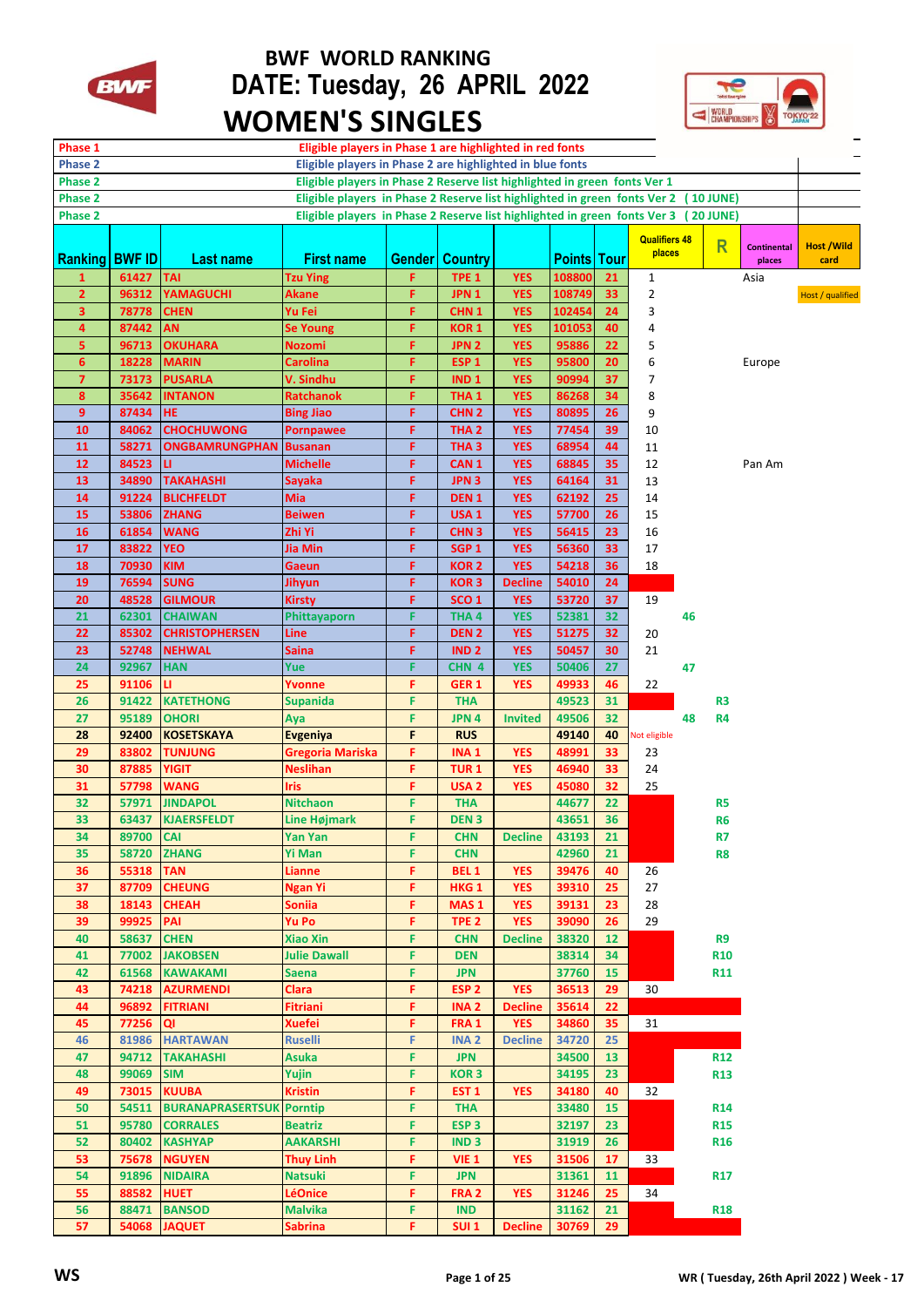| 58         |                |                               |                               |        |                                 |                |                |                     |              |                 |              |
|------------|----------------|-------------------------------|-------------------------------|--------|---------------------------------|----------------|----------------|---------------------|--------------|-----------------|--------------|
|            | 92014          | <b>KISONA</b>                 | Selvaduray                    | F      | MAS <sub>2</sub>                | <b>YES</b>     | 30736          | 21                  | 35           |                 |              |
| 59         | 76349          | <b>ULITINA</b>                | Maria                         | F      | <b>UKR 1</b>                    | <b>YES</b>     | 30670          | 29                  | 36           |                 |              |
| 60         | 91598          | <b>KIM</b>                    | <b>Hyo Min</b>                | F      | <b>KOR</b>                      |                | 30510          | 17                  |              | R <sub>19</sub> |              |
| 61         | 76890          | <b>WARDANI</b>                | Putri Kusuma                  | F      | <b>INA2</b>                     |                | 30453          | 13                  |              | <b>R20</b>      |              |
| 62         | 97087          | <b>TAM</b>                    | <b>Brittney</b>               | F      | CAN 2                           | <b>Decline</b> | 30418          | 24                  |              |                 |              |
| 63         | 75628          | <b>CHALIHA</b>                | Ashmita                       | F      | <b>IND</b>                      |                | 30185          | 16                  |              |                 |              |
| 64         | 94743          | <b>BATOMENE</b>               | <b>Marie</b>                  | F      | FRA <sub>3</sub>                |                | 29941          | 32                  |              |                 |              |
| 65         | 74481          | <b>UPADHYAYA</b>              | <b>Anupama</b>                | F      | <b>IND</b>                      |                | 29920          | 13                  |              |                 |              |
| 66         | 98643          | <b>DEMIRBAG</b>               | Aliye                         | F      | <b>TUR2</b>                     | <b>YES</b>     | 29780          | 25                  | 37           |                 |              |
| 67         | 69091          | <b>LAM</b>                    | Lauren                        | F      | USA <sub>3</sub>                |                | 29159          | 21                  |              |                 |              |
| 68         | 82409          | <b>HOYAUX</b>                 | Yaelle                        | F      | <b>FRA</b>                      |                | 29047          | 32                  |              |                 |              |
| 69         | 71455          | VU                            | Thi Trang (B)                 | F      | VIE <sub>2</sub>                | <b>YES</b>     | 28555          | 16                  | 38           |                 |              |
|            |                |                               |                               |        |                                 | withdrawn      |                |                     |              |                 |              |
| 70         | 15105          | <b>ZETCHIRI</b><br><b>YIP</b> | Linda                         | F      | <b>BUL1</b><br>HKG <sub>2</sub> | 16 Jun         | 27962          | 29                  | 39           |                 |              |
| 71<br>72   | 51649<br>94806 | <b>HART</b>                   | Pui Yin<br>Jordan             | F<br>F | <b>POL</b>                      | <b>YES</b>     | 27530          | 18<br>37            |              |                 |              |
| 73         | 21854          | <b>DEPREZ</b>                 | <b>Fabienne</b>               | F      | GER <sub>2</sub>                | <b>Decline</b> | 27334<br>26922 | 26                  | Not eligible |                 |              |
| 74         | 67069          | <b>POLIKARPOVA</b>            | Ksenia                        | F      | <b>ISR 1</b>                    | <b>YES</b>     | 26857          | 34                  | 40           |                 |              |
| 75         | 89583          | <b>HSU</b>                    | <b>Wen Chi</b>                | F      | <b>TPE</b>                      |                | 26830          | 15                  |              |                 |              |
| 76         | 75188          | <b>REPISKA</b>                | <b>Martina</b>                | F      | SVK <sub>1</sub>                | <b>YES</b>     | 26430          | 39                  | 41           |                 |              |
| 77         | 69012          | <b>GOH</b>                    | Jin Wei                       | F      | MAS <sub>3</sub>                |                | 26084          | 9                   |              |                 |              |
| 78         | 40545          | <b>CHEN</b>                   | Hsuan-Yu Wendy                | F      | AUS <sub>1</sub>                | <b>YES</b>     |                | 20                  | 42           |                 |              |
| 79         | 99017          | <b>PAN</b>                    |                               | F      | <b>USA</b>                      |                | 25626<br>25280 | 20                  |              |                 | Oceania / CC |
| 80         | 78605          | <b>PERMINOVA</b>              | Crystal<br><b>Natalia</b>     | F      | <b>RUS</b>                      |                |                | 33                  |              |                 |              |
|            | 62385          |                               | <b>THUZAR</b>                 | F      | MYA <sub>1</sub>                | <b>YES</b>     | 25242<br>25200 | 20                  | Not eligible |                 |              |
| 81         |                | <b>THET HTAR</b>              |                               |        |                                 |                |                |                     | 43           |                 |              |
| 82         | 91560          | <b>ZHANG</b>                  | <b>Wen Yu</b>                 | F      | <b>CAN2</b>                     | <b>YES</b>     | 24349          | 13                  | 44           |                 |              |
| 83         | 93419          | <b>DE VISCH EIJBERGEN</b>     | Soraya                        | F      | <b>NED</b>                      |                | 24276          | 24                  |              |                 |              |
| 84         | 61746          | <b>HANY</b>                   | Doha                          | F      | EGY <sub>1</sub>                | <b>YES</b>     | 23985          | 30                  | 45           |                 | Africa / CC  |
| 85         | 67996          | <b>SUSANTO</b>                | <b>Yulia Yosephine</b>        | F      | <b>INA</b>                      |                | 23720          | 13                  |              |                 |              |
| 86         | 67864          | <b>DAS</b>                    | Rituparna                     | F      | <b>IND</b>                      |                | 23640          | 11                  |              |                 |              |
| 87         | 80871          | <b>AIMSAARD</b>               | <b>Benyapa</b>                | F      | <b>THA</b>                      |                | 23480          | 10                  |              |                 |              |
| 88         | 57906          | <b>MITSOVA</b>                | Mariya                        | F      | <b>BUL</b>                      |                | 23418          | 27                  |              |                 |              |
| 89         | 59566          | <b>STADELMANN</b>             | Jenjira                       | F      | <b>SUI</b>                      |                | 23190          | 22                  |              |                 |              |
| 90         | 52908          | <b>SILVA</b>                  | Fabiana                       | F      | <b>BRA</b>                      |                | 23130          | 19                  |              |                 |              |
| 91         | 83074          | <b>GAI</b>                    | Jennie                        | F      | <b>USA</b>                      |                | 22984          | 19                  |              |                 |              |
| 92         | 83856          | <b>SHARMA</b>                 | IRA                           | F      | <b>IND</b>                      |                | 22860          | 23                  |              |                 |              |
| 93         | 88807          | <b>SUNG</b>                   | <b>Shuo Yun</b>               | F      | <b>TPE</b>                      |                | 22720          | 11                  |              |                 |              |
| 94         | 88133          | <b>OIE</b>                    | <b>Natsuki</b>                | F      | <b>JPN</b>                      |                | 22570          | 9                   |              |                 |              |
| 95         | 99714          | <b>FAROOQUI</b>               | <b>SAMIYA IMAD</b>            | F      | <b>IND</b>                      |                | 22340          | 15                  |              |                 |              |
| 96         | 64901          | <b>MIZUI</b>                  | Hirari                        | F      | <b>JPN</b>                      |                | 22140          | 10                  |              |                 |              |
| 97         | 69393          |                               | <b>Talia</b>                  | F      | <b>CAN</b>                      |                | 22015          | 9                   |              |                 |              |
| 98         |                | <b>NG</b>                     |                               |        |                                 |                |                |                     |              |                 |              |
|            |                | 34899 SAROSI                  | Laura                         | F      | <b>HUN</b>                      |                | 21981          | 31                  |              |                 |              |
| 99         | 79753          | ЛL                            | <b>Shu Ting</b>               | F      | <b>CHN</b>                      |                | 21860          | 9                   |              |                 |              |
| 100        | 94594 HOOI     |                               | <b>Yue Yann Jaslyn</b>        | F      | SGP <sub>2</sub>                |                | 21837          | 17                  |              |                 |              |
| 101        | 59692          | <b>GUPTA</b>                  | Disha                         | F      | <b>USA</b>                      |                | 21830          | 19                  |              |                 |              |
| 102        |                | 94762 BAYRAK                  | Ozge                          | F      | <b>TUR</b>                      |                | 21802          | 22                  |              |                 |              |
| 103        | 50715          | <b>BIRCH</b>                  | <b>Chloe</b>                  | F      | <b>ENG</b>                      |                | 21758          | 12                  |              |                 |              |
| 104        | 96276          | <b>ANDERSEN</b>               | <b>Irina Amalie</b>           | F      | <b>DEN</b>                      |                | 21530          | 20                  |              |                 |              |
| 105        | 62313          | <b>DENG</b>                   | <b>Joy Xuan</b>               | F      | <b>HKG</b>                      |                | 21360          | 9                   |              |                 |              |
| 106        | 27588          | <b>CHIANG</b>                 | <b>Ying Li</b>                | F      | <b>TPE</b>                      |                | 20930          | 11                  |              |                 |              |
| 107        |                | 56940 AGREY                   | <b>Mugdha</b>                 | F      | <b>IND</b>                      |                | 20840          | 19                  |              |                 |              |
| 108        | 55770          | <b>MIKKELA</b>                | Airi                          | F      | <b>FIN</b>                      |                | 20729          | 19                  |              |                 |              |
| 109        | 60397          | ŠVÁBÍKOVÁ                     | <b>Tereza</b>                 | F      | <b>CZE</b>                      |                | 20696          | 44                  |              |                 |              |
| 110        | 69082          | <b>MINE</b>                   | Ayumi                         | F      | <b>JPN</b>                      |                | 20450          | 8                   |              |                 |              |
| 111        | 88809          | <b>KUDARAVALLI</b>            | Sri Krishna Priya             | F      | <b>IND</b>                      |                | 20400          | 22                  |              |                 |              |
| 112        | 52901          | <b>HOSNY</b>                  | Hadia                         | F      | EGY <sub>2</sub>                |                | 20331          | 21                  |              |                 |              |
| 113        | 64558          | <b>MAINAKY</b>                | <b>Lyanny Alessandra</b>      | F      | <b>INA</b>                      |                | 20300          | 14                  |              |                 |              |
| 114        | 66290          | <b>HEMANTH</b>                | <b>TANYA</b>                  | F      | <b>IND</b>                      |                | 20160          | 13                  |              |                 |              |
| 115        | 71252          | <b>MACIAS</b>                 | <b>Daniela</b>                | F      | <b>PER</b>                      |                | 20145          | 26                  |              |                 |              |
| 116        | 89454          | <b>MAHULETTE</b>              | Gayle                         | F      | <b>NED</b>                      |                | 20139          | 26                  |              |                 |              |
| 117        | 57813 JEON     |                               | Jui                           | F      | <b>KOR</b>                      |                | 20047          | 10                  |              |                 |              |
| 118        | 73121          | <b>ADESOKAN</b>               | <b>Dorcas Ajoke</b>           | F      | <b>NGR</b>                      |                | 20008          | 19                  |              |                 |              |
| 119        | 85514          | <b>GAITAN</b>                 | <b>Haramara</b>               | F      | <b>MEX</b>                      |                | 19968          | 29                  |              |                 |              |
| 120        | 78208          | <b>CHAN</b>                   | Rachel                        | F      | <b>CAN</b>                      |                | 19932          | 9                   |              |                 |              |
| 121        | 96877          | <b>BUHROVA</b>                | Polina                        | F      | <b>UKR 2</b>                    |                | 19720          | 13                  |              |                 |              |
| 122        | 17774          | <b>SOTOMAYOR</b>              | Nikte Alejandra               | F      | <b>GUA</b>                      |                | 19676          | 19                  |              |                 |              |
| 123        | 93187          | <b>CHUKKA</b>                 | Sai Uttejitha Rao             | F      | <b>IND</b>                      |                | 19650          | 15                  |              |                 |              |
| 124        |                | 81794   TOMALOVA              | <b>Katerina</b>               | F      | <b>CZE</b>                      |                | 19470          | 40                  |              |                 |              |
| 125        | 45380          | <b>AGHAEIHAJIAGHA</b>         | Soraya                        | F      | IRI                             |                | 19310          | 20                  |              |                 |              |
| 126<br>127 | 76079<br>95820 | <b>GUNJI</b><br><b>LEE</b>    | <b>Riko</b><br><b>Se Yeon</b> | F<br>F | <b>JPN</b><br><b>KOR</b>        |                | 19081<br>19062 | 8<br>$\overline{7}$ |              |                 |              |